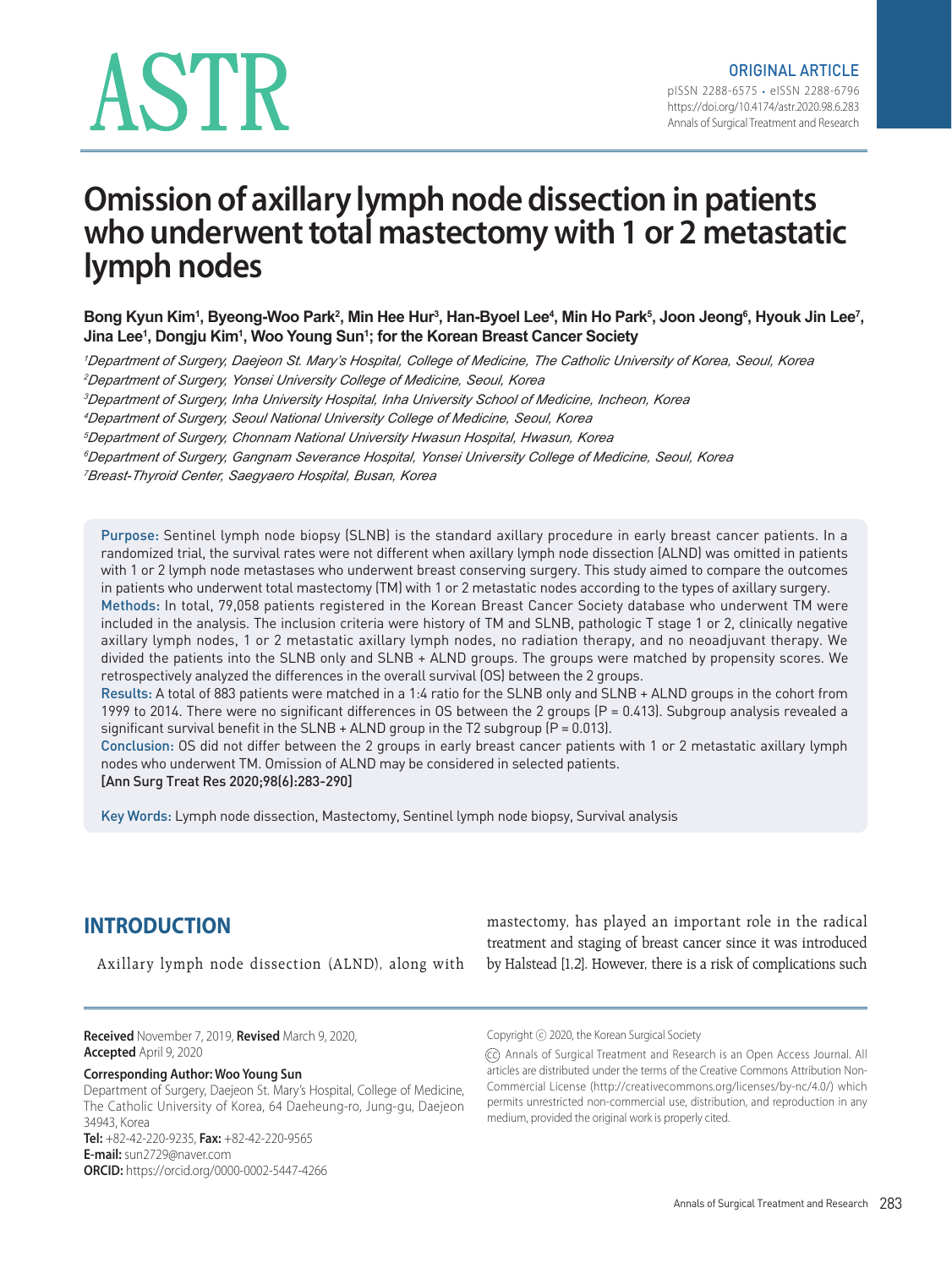

as lymphedema and axillary nerve damage, which can lead to poor quality of life [3-5].

Sentinel lymph node biopsy (SLNB) is considered a standard procedure for histologically identifying axillary lymph node metastasis in clinically node-negative breast cancer. With the introduction of SLNB, the number of ALNDs has decreased compared to that in the past. Furthermore, several clinical trials have been conducted on procedures that can be used to omit ALND even in SLNB with 1 or 2 axillary lymph node metastases [6-8]. The American College of Surgeons Oncology Group (ACOSOG) Z0011, a randomized trial, reported that there was no effect on the survival rate after omission of ALND for 1 or 2 lymph node metastases identified in SLNB in early breast cancer patients who underwent breast conservative surgery (BCS) [9]. In addition, as breast screening examination increases the early detection of breast cancer, the number of early breast cancer patients has increased [10,11].

Although BCS is mostly performed in patients with early breast cancer, total mastectomy (TM) may be inevitable depending on various factors such as tumor location. Furthermore, the rate of mastectomy has increased again since 2013. This is because advances in imaging diagnosis such as magnetic resonance imaging have made it easier to diagnose a wide range of breast cancer and multiple breast cancers, and the National Health Insurance Service covers breast reconstruction for breast cancer and actively reflects patients' opinions on fear of recurrence or expectations of improved survival [12-14]. However, although several studies have suggested that radiation therapy, usually involved in BCS, may have a therapeutic effect on residual lymph nodes [15,16], lymph node metastasis in patients undergoing TM without radiotherapy has rarely been studied with SLNB alone. We used data from the Korean Breast Cancer Society registration system (KBCR) to evaluate the usefulness of ALND in patients with early breast cancer who had undergone TM with 1 or 2 lymph node metastases in the final pathology.

# **METHODS**

#### **Study design**

This study enrolled patients older than 18 years with early breast cancer who underwent TM. The large-scale data of the KBCR were retrospectively analyzed. Since 1996, the KBCR has collected data from 110 training hospitals nationwide in Korea. The cause and date of death in these data were used in connection with the data of the Korea Central Cancer Registry (Ministry of Health and Welfare in collaboration with the Korean National Statistical Office) to compile complete death statistics which were updated through 2014. The study was approved by the Institutional Review Board of Daejeon St. Mary's Hospital (No. DC18RESI0041). The inclusion criteria were: TM and SLNB, pathologic T stage 1 or 2, clinically negative axillary lymph nodes, 1 or 2 positive axillary lymph nodes on final pathology, no radiation therapy, and no neoadjuvant therapy.

The basic clinical characteristics of patients assessed include



**Fig. 1.** Selection and matching of patients who underwent total mastectomy (TM). ER, estrogen receptor; PR, progesterone receptor; HER2, human epidermal growth receptor 2; LVI, lymphovascular invasion; ALND, axillary lymph node dissection; SLNB, sentinel lymph node biopsy.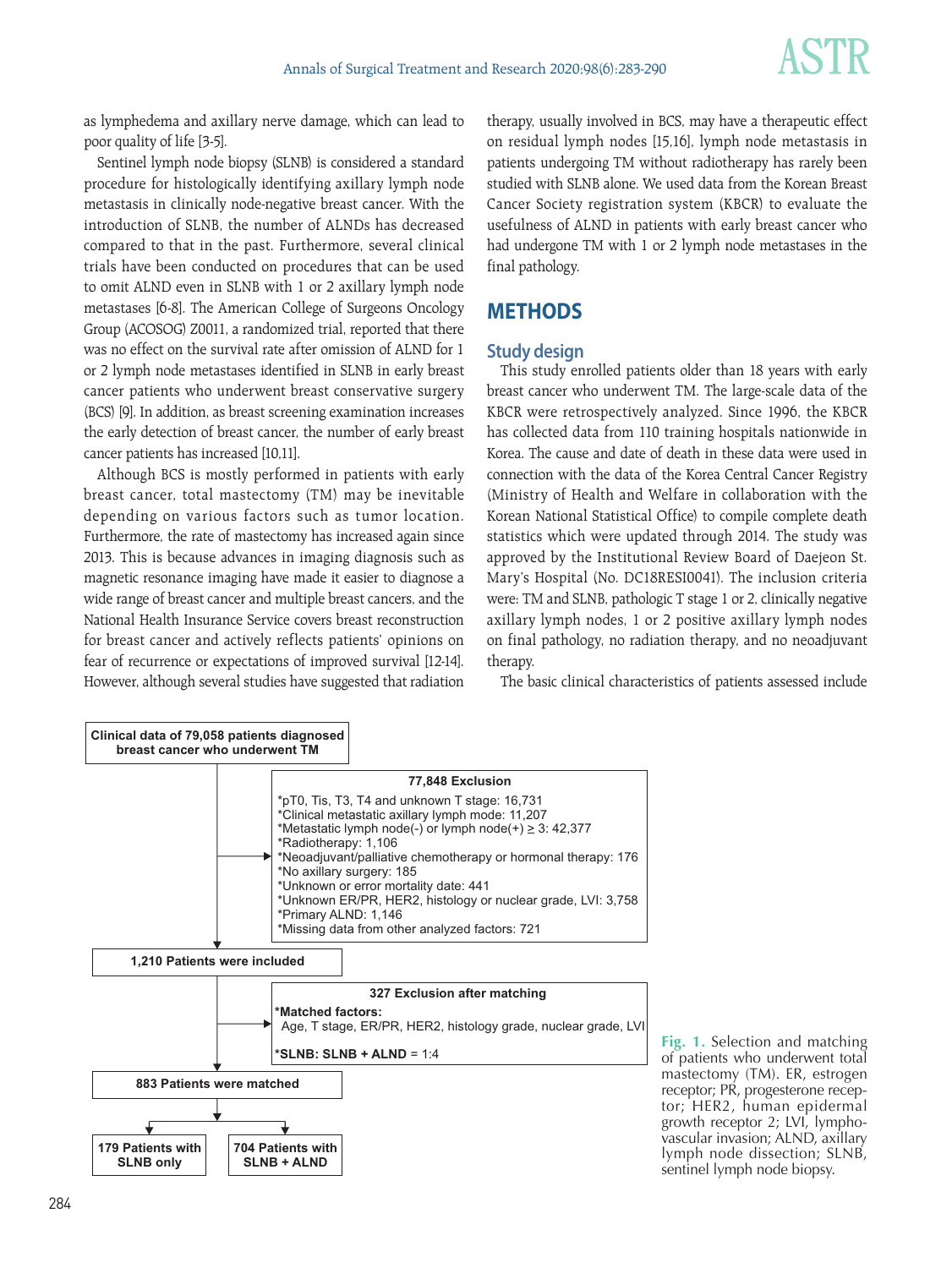axillary operation method, age, pathologic T stage, lymph node status, immunohistochemistry, histologic type, histologic grade, nuclear grade, lymphovascular invasion, number of metastatic lymph nodes, total number of lymph nodes, family history, menopausal status, position of tumor, adjuvant chemotherapy or hormonal therapy, and overall survival (OS).

As 2 groups for analysis, the SLNB only and  $SLNB + ALND$ groups were matched according to the maximum propensity scores (1:4). The factors matched included age, pathologic T stage, estrogen receptor or progesterone receptor status, human epidermal growth receptor 2 status, histologic grade, nuclear grade, and lymphovascular invasion. The primary endpoint was a comparison of the OS differences between the 2 groups. In addition, a subgroup analysis was performed to confirm the OS according to the axillary operation method for each clinical factor.

#### **Study population**

A total of 79,058 patients who underwent mastectomy were excluded as they did not meet the inclusion criteria or had insufficient data. The remaining 1,210 patients were matched by propensity scores using the matched factors, and a total of 883 patients were included in the analysis (Fig. 1). In addition, we compared the annual incidences of the SLNB only and SLNB + ALND groups among patients who met the diagnostic inclusion criteria: pathologic T stage 1 or 2, clinically negative axillary lymph nodes, and 1 or 2 metastatic axillary lymph nodes in the final pathology.

#### **Statistical analysis**

The clinical characteristics of patients in the matched cohort were compared using the chi-square test and the Student t-test. The differences in survival between the 2 groups were assessed via multivariate logistic regression analysis, the Kaplan-Meier method, and Cox proportional hazards regression analysis. Subgroup analysis, according to clinical factors, was used to identify factors that yielded differences in survival according to additional ALND. All statistical analyses were performed using IBM SPSS Statistics ver. 22.0 (IBM Co., Armonk, NY, USA), and P-value <0.05 was considered statistically significant.

### **RESULTS**

#### **Annual incidence of SLNB only or SLNB + ALND among patients who underwent TM with 1 or 2 metastatic axillary lymph nodes**

Of the 79,058 patients who underwent TM, 3,632 patients were met the diagnostic inclusion criteria. The numbers of performed SLNB only and SLNB + ALND have increased respectively and the proportion of only received SLNB also has increased from 1999 to 2015 (Fig. 2).

#### **Clinical characteristics**

Among the 883 patients in the matched cohort from 1999 to 2014, the median follow-up period was  $54.00 \pm 36.946$  months. Apart from the histologic type ( $P = 0.019$ ), number of metastatic lymph nodes ( $P < 0.001$ ), total number of lymph nodes ( $P <$ 0.001), and chemotherapy ( $P < 0.001$ ), there were no significant differences in the other characteristics between the 2 groups (Table 1).

#### **Factors associated with axillary dissection and survival**

Multivariate logistic regression of factors apart from those matched revealed that ALND was more frequent among patients with 2 metastatic lymph nodes, invasive ductal carcinoma, and chemotherapy (Table 2) and that hormonal therapy significantly improved the OS (Table 3).

Kaplan-Meier survival analysis revealed no difference in OS between the SLNB only and SLNB  $+$  ALND groups (P = 0.396) (Fig. 3).

The Cox proportional hazards model revealed no difference in OS between the SLNB only and SLNB + ALND groups (hazard ratio [HR],  $0.728$ ; P = 0.413). Only hormonal therapy showed a



**Fig. 2.** Annual incidence of axillary operation in the patients who met the diagnostic inclusion criteria. SLNB, sentinel lymph node biopsy; ALND, axillary lymph node dissection.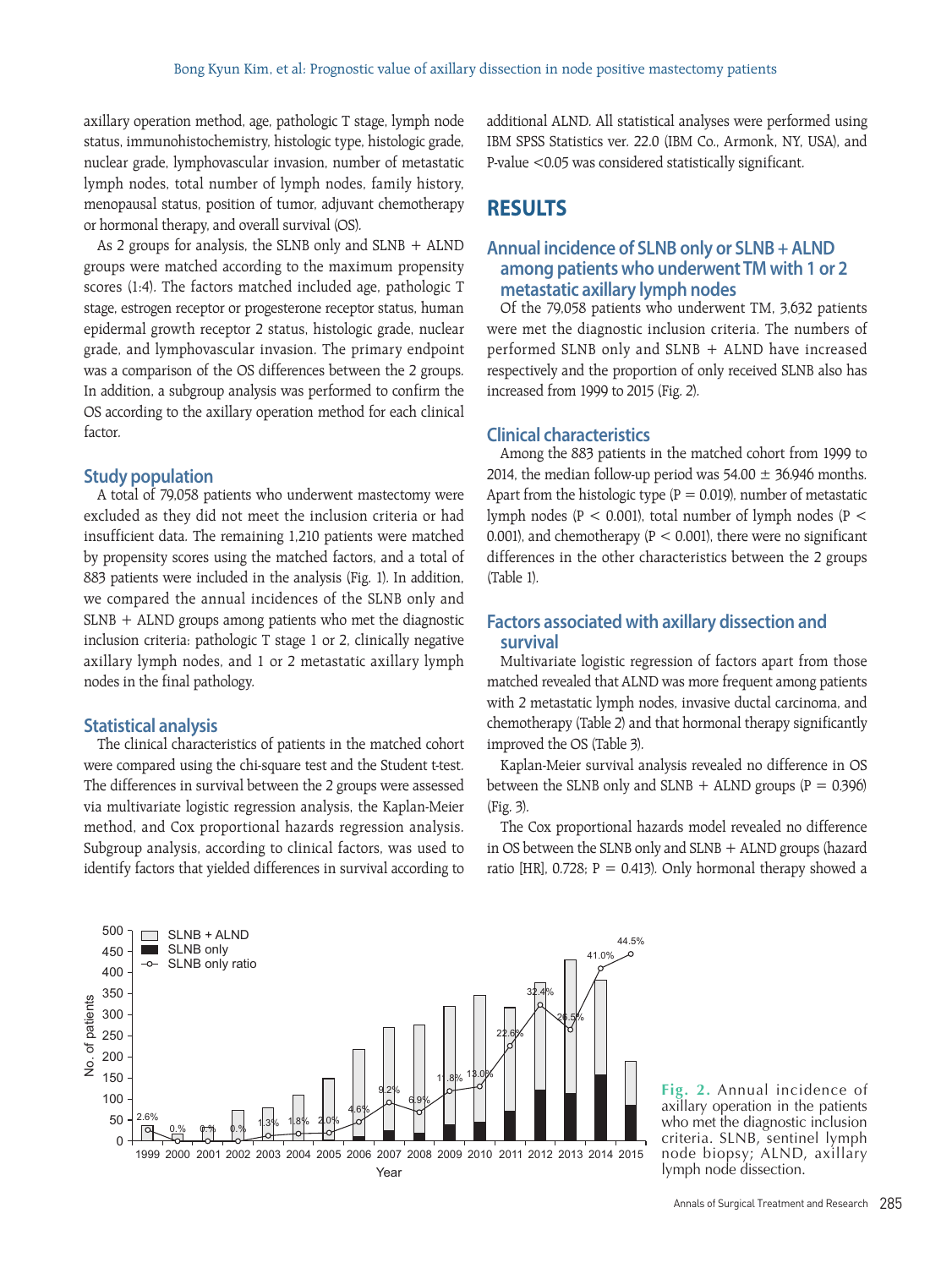

#### Annals of Surgical Treatment and Research 2020;98(6):283-290

| Characteristic                | SLNB only ( $n = 179$ , 20.3%) | $SLNB + ALND$ (n = 704, 79.7%) | P-value |
|-------------------------------|--------------------------------|--------------------------------|---------|
| Age (yr)                      | $50.78 \pm 12.34$              | $50.81 \pm 11.44$              | 0.972   |
| < 50                          | 105(58.7)                      | 413 (58.7)                     | 0.999   |
| $\geq 50$                     | 74 (41.3)                      | 291 (41.3)                     |         |
| T stage                       |                                |                                |         |
| T1                            | 83 (46.4)                      | 326 (46.3)                     | 0.988   |
| T <sub>2</sub>                | 96 (53.6)                      | 378 (53.7)                     |         |
| ER or PR                      |                                |                                |         |
| No                            | 27(15.1)                       | 104(14.8)                      | 0.917   |
| Yes                           | 152 (84.9)                     | 600(85.2)                      |         |
| HER2                          |                                |                                |         |
| No                            | 137 (76.5)                     | 545 (77.4)                     | 0.802   |
| Yes                           | 42 (23.5)                      | 159 (22.6)                     |         |
| Histologic type               |                                |                                |         |
| IDC                           | 160 (89.4)                     | 668 (94.9)                     | 0.019   |
| ILC                           | 14(7.8)                        | 29(4.1)                        |         |
| Others                        | 5(2.8)                         | 7(1.0)                         |         |
| Histology grade               |                                |                                |         |
| $G1-2$                        | 130 (72.6)                     | 515 (73.2)                     | 0.887   |
| G <sub>3</sub>                | 49 (27.4)                      | 189 (26.8)                     |         |
| Nuclear grade                 |                                |                                |         |
| $G1-2$                        | 126 (70.4)                     | 501 (71.2)                     | 0.839   |
| G <sub>3</sub>                | 53 (29.6)                      | 203 (28.8)                     |         |
| Lymphovascular invasion       |                                |                                |         |
| No                            | 101(56.4)                      | 400 (56.8)                     | 0.924   |
| Yes                           | 78 (43.6)                      | 304 (43.2)                     |         |
| No. of metastatic lymph nodes |                                |                                |         |
| $\mathbf{1}$                  | 159 (88.8)                     | 476 (67.6)                     | < 0.001 |
| $\overline{2}$                | 20(11.2)                       | 288 (32.4)                     |         |
| Total No. of lymph nodes      | $6.72 \pm 5.70$                | $16.16 \pm 7.50$               | < 0.001 |
| Family history                |                                |                                |         |
| No                            | 162 (90.5)                     | 642 (91.2)                     | 0.773   |
| Yes                           | 17(9.5)                        | 62(8.8)                        |         |
| Menopause                     |                                |                                |         |
| No                            | 105(58.7)                      | 399 (56.7)                     | 0.632   |
| Yes                           | 74(41.3)                       | 305(43.3)                      |         |
| Position of tumor             |                                |                                |         |
| Inner                         | 37 (20.7)                      | 157(22.3)                      | 0.319   |
| Outer                         | 116 (64.8)                     | 416 (59.1)                     |         |
| Central                       | 26 (14.5)                      | 131 (18.6)                     |         |
| Chemotherapy                  |                                |                                |         |
| No                            | 43 (24.0)                      | 66 (9.4)                       | < 0.001 |
| Yes                           | 136(76.0)                      | 638 (90.6)                     |         |
| Hormonal therapy              |                                |                                |         |
| No                            | 34 (19.0)                      | 127(18.0)                      | 0.768   |
| Yes                           | 145 (81.0)                     | 577 (82.0)                     |         |
| Overall survival              |                                |                                |         |
| No                            | 171 (95.5)                     | 646 (91.8)                     | 0.087   |
| Yes                           | 8(4.5)                         | 58 (8.2)                       |         |

| Table 1. Clinical characteristics of axillary sentinel lymph node biopsy and additional axillary lymph node dissection |  |  |  |
|------------------------------------------------------------------------------------------------------------------------|--|--|--|
|------------------------------------------------------------------------------------------------------------------------|--|--|--|

Values are presented as mean  $\pm$  standard deviation or number (%).

SLNB, axillary sentinel lymph node biopsy; ALND, axillary lymph node dissection; ER, estrogen receptor; PR, progesterone receptor; HER2, human epidermal growth receptor 2; IDC, invasive ductal carcinoma; ILC, invasive lobular carcinoma.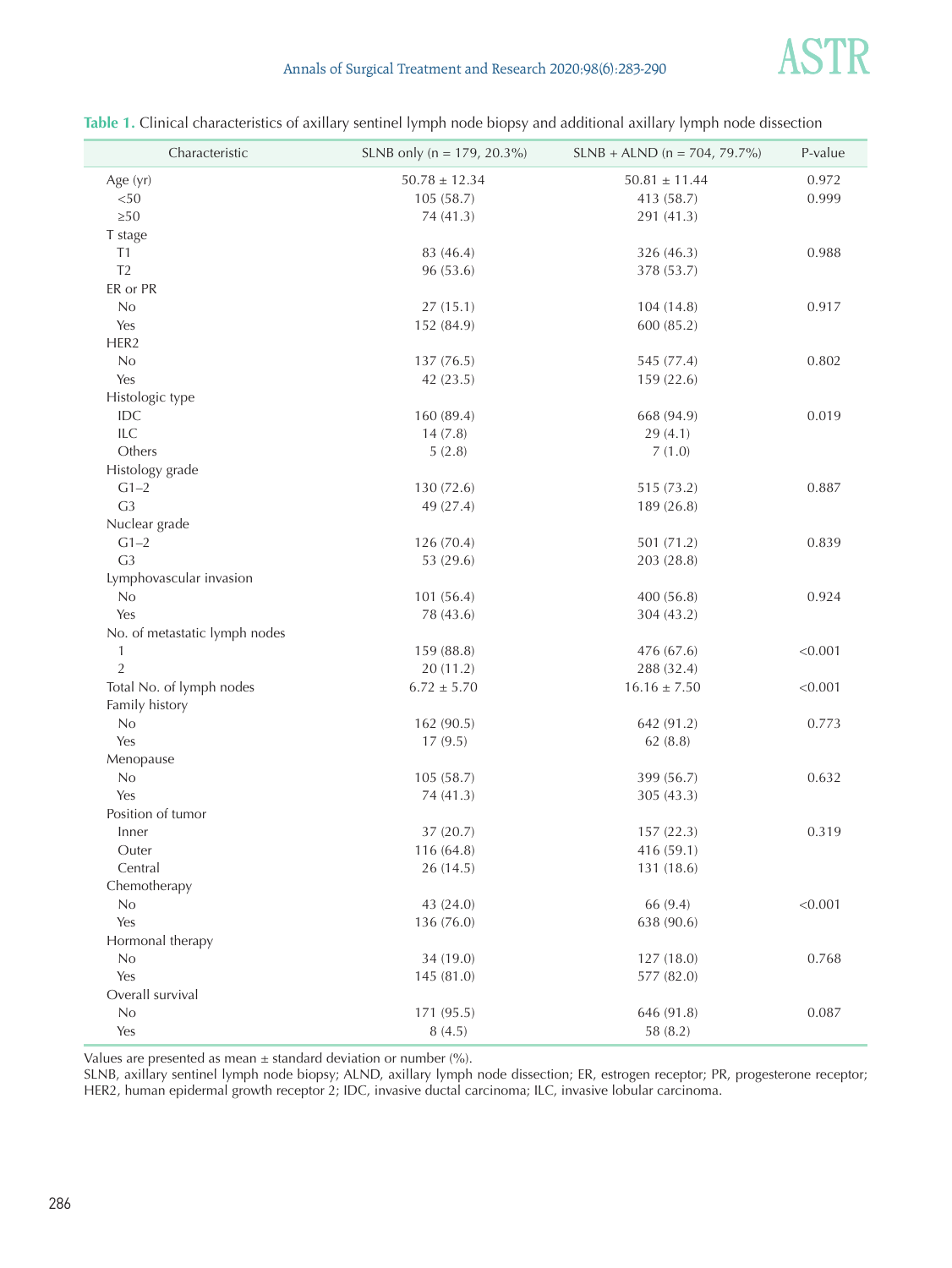| Characteristic                | <b>OR</b> | $95\%$ Cl               | P-value |
|-------------------------------|-----------|-------------------------|---------|
| No. of metastatic lymph nodes |           |                         |         |
| 1                             | 1.000     |                         |         |
| $\overline{2}$                | 3.445     | $2.094 - 5.668$ < 0.001 |         |
| Family history                |           |                         |         |
| No                            | 1.000     |                         |         |
| Yes                           | 0.922     | $0.512 - 1.662$         | 0.788   |
| Menopause                     |           |                         |         |
| No                            | 1.000     |                         |         |
| Yes                           | 1.265     | 0.886-1.806             | 0.196   |
| Position of tumor             |           |                         |         |
| Inner                         | 1.000     |                         |         |
| Outer                         | 0.845     | 0.550-1.299             | 0.443   |
| Central                       | 1.160     | $0.654 - 2.056$         | 0.612   |
| Histologic type               |           |                         |         |
| IDC                           | 1.000     |                         |         |
| ILC                           | 0.500     | $0.251 - 0.997$         | 0.049   |
| Others                        | 0.582     | 0.174-1.951             | 0.381   |
| Chemotherapy                  |           |                         |         |
| No                            | 1.000     |                         |         |
| Yes                           | 2.770     | 1.772-4.331             | < 0.001 |
| Hormonal therapy              |           |                         |         |
| No                            | 1.000     |                         |         |
| Yes                           | 1.134     | 0.730-1.762             | 0.575   |
|                               |           |                         |         |

**Table 2.** Multivariate analysis for clinical factors associated with axillary operation

**Table 3.** Clinical factors associated with overall survival

| Characteristic                | <b>OR</b> | 95% CI                  | P-value |
|-------------------------------|-----------|-------------------------|---------|
| Axillary operation            |           |                         |         |
| SLNB only                     | 1.000     |                         |         |
| $SLNB + ALND$                 | 2.045     | 0.920-4.546             | 0.079   |
| No. of metastatic lymph nodes |           |                         |         |
| 1                             | 1.000     |                         |         |
| $\mathfrak{D}$                | 1.223     | $0.702 - 2.129$         | 0.477   |
| Family history                |           |                         |         |
| No                            | 1.000     |                         |         |
| Yes                           | 0.760     | $0.291 - 1.985$         | 0.575   |
| Menopause                     |           |                         |         |
| No                            | 1.000     |                         |         |
| Yes                           | 0.734     | $0.427 - 1.260$         | 0.262   |
| Position of tumor             |           |                         |         |
| Inner                         | 1.000     |                         |         |
| Outer                         | 1.258     | $0.634 - 2.496$         | 0.511   |
| Central                       | 2.184     | 0.990-4.817             | 0.053   |
| Histologic type               |           |                         |         |
| IDC                           | 1.000     |                         |         |
| ILC                           | 1.611     | 0.544-4.771             | 0.389   |
| Others                        | < 0.001   |                         | 0.999   |
| Chemotherapy                  |           |                         |         |
| No                            | 1.000     |                         |         |
| Yes                           | 0.657     | $0.301 - 1.437$         | 0.293   |
| Hormonal therapy              |           |                         |         |
| No                            | 1.000     |                         |         |
| Yes                           | 0.297     | $0.170 - 0.520 < 0.001$ |         |

OR, odds ratio; CI, confidence interval; IDC, invasive ductal carcinoma; ILC, invasive lobular carcinoma.

significant survival benefit (HR, 0.337; P < 0.001) (Table 4).

#### **Subgroup analysis**

In the subgroup analysis,  $SLNB + ALND$  among patients in the stage T2 group showed survival benefits when assessed via Cox proportional hazards model divided by immunohistochemistry, age, T stage, number of metastatic lymph nodes, and histologic type (HR, 0.356; P = 0.013) (Fig. 4).

# **DISCUSSION**

Our study revealed that additional ALND did not affect the survival rate among early breast cancer patients who underwent TM and SLNB with 1 or 2 axillary lymph node metastasis in the final pathology. In the ACOSOG Z0011, the median followup period among enrolled patients with 1 or 2 pathologically identified positive lymph nodes from SLNB was 6.3 years; the 5-year OS was 92.5% with SLNB and 91.8% with ALND [9]. Our study included patients with 1 or 2 metastatic lymph nodes in the final pathology, unlike the ACOSOG Z0011. The median follow-up period was 4.5 years, and the 5-year OS was 88.8% with SLNB and 93.6% with ALND. Similar to the present study, Lee et al. [17] reported that there was no difference in OS regardless of ALND among patients with early breast cancer OR, odds ratio; CI, confidence interval; SLNB, axillary sentinel lymph node biopsy; ALND, axillary lymph node dissection; IDC, invasive ductal carcinoma; ILC, invasive lobular carcinoma.



**Fig. 3.** Survival curves of SLNB group and SLNB + ALND group. SLNB, sentinel lymph node biopsy; ALND, axillary lymph node dissection.

who underwent BCS with 1 or 2 positive lymph nodes in the final pathology. FitzSullivan et al. [18] reported that there was no significant difference in recurrence-free survival and OS among patients with metastatic lymph nodes from TM and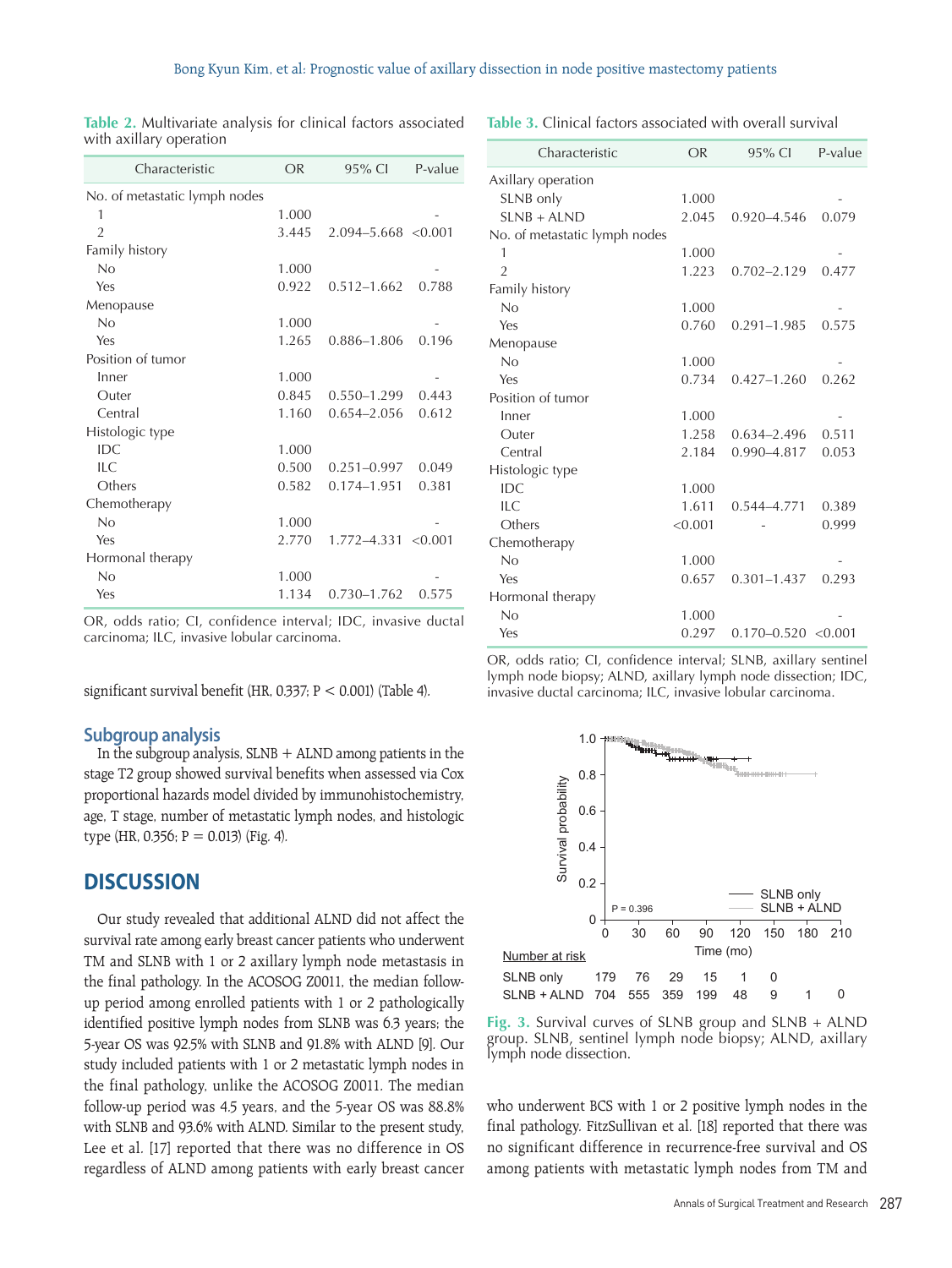SLNB regardless of additional ALND or irradiation. In this regard, the omission of ALND may be expected to reduce morbidity and improve the quality of life among early breast cancer patients who underwent TM and SLNB with 1 or 2 axillary lymph node metastasis.

|  | Table 4. Prognostic factors of overall survival |  |  |  |
|--|-------------------------------------------------|--|--|--|
|--|-------------------------------------------------|--|--|--|

| Characteristic                | <b>HR</b> | 95% CI                  | P-value |
|-------------------------------|-----------|-------------------------|---------|
| Axillary operation            |           |                         |         |
| SLNB only                     | 1.000     |                         |         |
| $SINB + ALND$                 | 0.728     | $0.340 - 1.557$         | 0.413   |
| No. of metastatic lymph nodes |           |                         |         |
| 1                             | 1.000     |                         |         |
| $\overline{2}$                | 1.228     | $0.728 - 2.071$         | 0.442   |
| Family history                |           |                         |         |
| No                            | 1.000     |                         |         |
| Yes                           | 0.774     | $0.305 - 1.964$         | 0.589   |
| Menopause                     |           |                         |         |
| No                            | 1.000     |                         |         |
| Yes                           | 0.743     | 0.439-1.259             | 0.270   |
| Position of tumor             |           |                         |         |
| Inner                         | 1.000     |                         |         |
| Outer                         | 1.244     | $0.645 - 2.400$         | 0.515   |
| Central                       | 1.541     | $0.731 - 3.248$         | 0.256   |
| Histologic type               |           |                         |         |
| IDC                           | 1.000     |                         |         |
| ILC                           | 1.807     | $0.641 - 5.095$         | 0.263   |
| Others                        | < 0.001   |                         | 0.969   |
| Chemotherapy                  |           |                         |         |
| No                            | 1.000     |                         |         |
| Yes                           | 0.505     | 0.239-1.066             | 0.073   |
| Hormonal therapy              |           |                         |         |
| No                            | 1.000     |                         |         |
| Yes                           | 0.337     | $0.200 - 0.568$ < 0.001 |         |

HR, hazard ratio; CI, confidence interval; SLNB, axillary sentinel lymph node biopsy; ALND, axillary lymph node dissection; IDC, invasive ductal carcinoma; ILC, invasive lobular carcinoma.

Subgroups No. of patients ER or PR+/HER2- ER or PR+/HER2+ ER or PR-/HER2+ ER or PR-/HER2- Age  $< 50$  yr Age  $\geq 50$  yr T1 T2 1 positive LN 2 positive LNs IDC Non-IDC Total 629 123 78 53 518 365 409 474 635 248 828 55 883 0.881 [0.229, 2.597] Not estimable 0.163 [0.012, 2.198] 0.357 [0.066, 1.944] 1.067 [0.372, 3.066] 0.463 [0.144, 1.486] Not estimable 0.356 [0.158, 0.804] 0.706 [0.309, 1.615] 0.778 [0.096, 6.308] 0.811 [0.362, 1.818] Not estimable 0.728 [0.340, 1.557] HR [95% CI] 0.01 0.1 1 10

SLNB + ALND favor SLNB only favor

In this study, there were some cases where ALND was omitted prior to the announcement of the ACOSOG Z0011 results. Since the design of our study is retrospective, we were not able to determine the exact reason why ALND was omitted on such cases. However, given that there were several studies prior to 2011 on the omission of ALND in breast cancer patients with favorable features [19,20], we presumed that those studies provided basis for ALND omission.

There was no difference in adjuvant chemotherapy rates between the SLNB and ALND groups in ACOSOG Z0011. However, in our study, the adjuvant chemotherapy rate was relatively higher in the SLNB  $+$  ALND group (90.6%) than in the SLNB only group (76.0%) ( $P < 0.001$ ). Considering that 27.3% of patients had nonsentinel lymph node metastasis in ACOSOG Z0011 [21], although there is a possibility that some metastatic lymph nodes remain and the relatively low adjuvant chemotherapy rates in the SLNB only group of our study, the lack of difference in survival seems to be a meaningful result.

The survival rate was higher among patients who received hormonal therapy than among those who did not. This seems to be in the same context that, as is known, patients with hormone receptor positive disease showed a better survival rate than did those with hormone receptor negative disease [22-25].

The most common histologic type in this study was invasive ductal carcinoma, and invasive lobular carcinoma was rare (4.9%). The proportion of patients with invasive lobular carcinoma was relatively high in the SLNB only group, but there was no difference in survival rate according to histologic type. In some studies, ALND was not related to survival in invasive lobular carcinoma meeting the ACOSOG Z0011 criteria [26,27].

In the subgroup analysis, unlike the T1 subgroup, additional ALND resulted in a significantly higher survival benefit than SLNB only in the T2 subgroup. Considering that nonsentinel lymph node metastasis was related to tumor size in other studies [28,29], even if it is included in the category of early

> **Fig. 4.** Subgroup analysis of clinical factors affecting overall survivals of axillary operation. HR, hazard ratio; CI, confidence interval; ER, estrogen receptor; PR, progesterone receptor; HER2, human epidermal growth receptor 2; LN, lymph node; IDC, invasive ductal carcinoma; SLNB, sentinel lymph node biopsy; ALND, axillary lymph node dissection.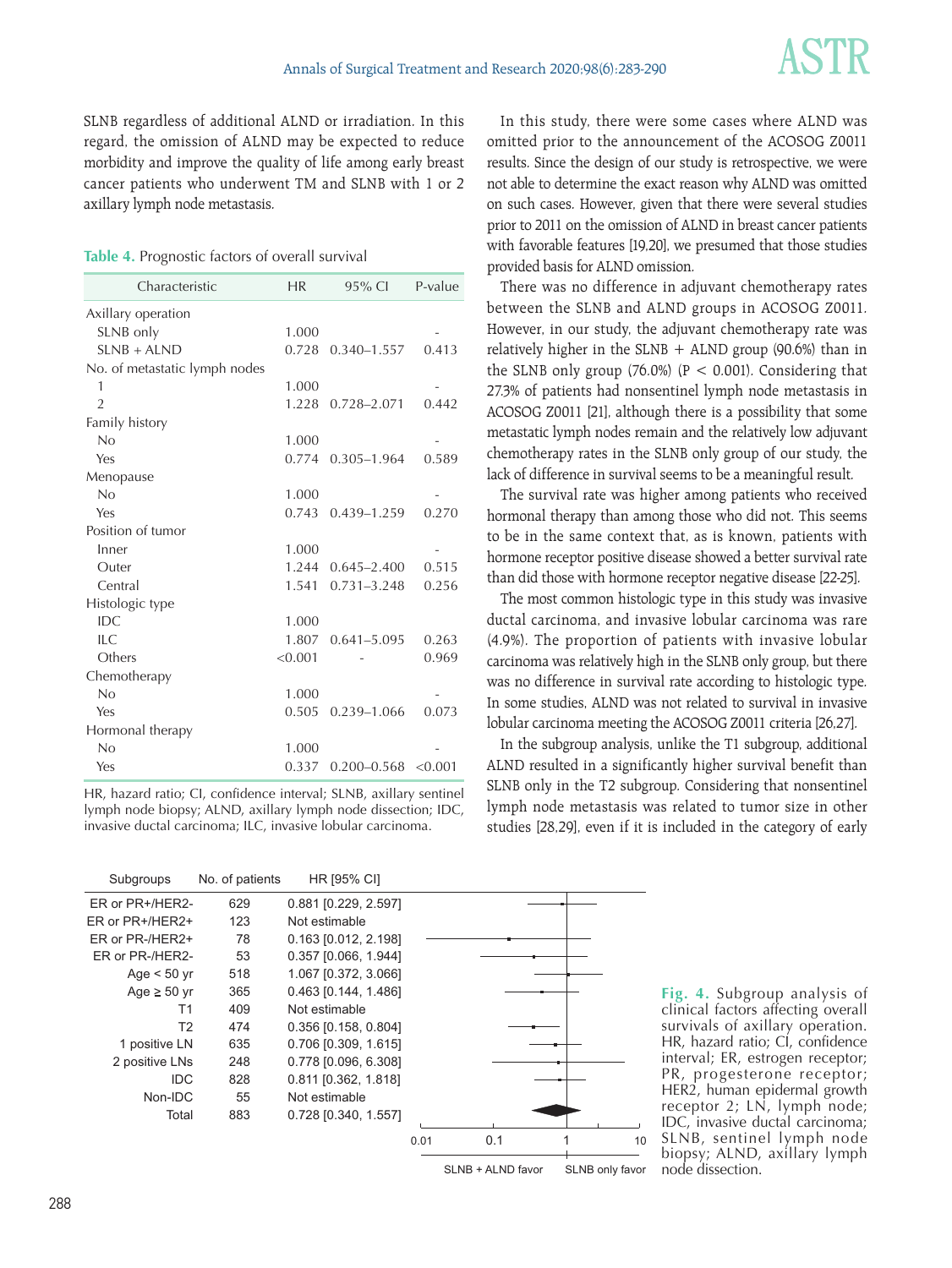breast cancer, it is necessary to subdivide it to consider additional ALND.

In ACOSOG Z0011, tangential field whole breast irradiation was performed after BCS in all patients, which partially included or did not include the axillary field [15,16]. Radiotherapy as adjuvant therapy was the main target of residual breast tissue after BCS. Axillary irradiation may have been secondarily included in the tangential field according to the radiologist's findings, but this was not the main adjuvant therapy. In this study, TM itself was not an indication for tangential field whole breast irradiation. In AMAROS trial, there was no difference in survival between the ALND group and the axillary radiotherapy group in early breast cancer patients with sentinel lymph node metastasis [30]. On this basis, adjuvant radiotherapy after TM was excluded to rule out the effects of adjuvant therapy in the axillary field.

The main strengths of this study were that we reduced confounders via propensity score matching and increased the reliability by assessing more homogenous populations. However, this study has several limitations. First, it was a retrospective study. Additionally, limited information was available on prognosis, such as recurrence or breast cancer specific survival. Then, prognosis was assessed using OS. However, there was a possibility that other factors might have been involved in mortality. Furthermore, in the SLNB + ALND group, the total and metastatic lymph nodes were registered as the mixture of data regarding sentinel lymph nodes and additional dissected lymph nodes, which limited their further analysis. Most of the analysis data contained data from 2010 onwards, so the follow-up period was rather short. Finally, the matched factors were mainly the pathological factors of breast cancer, and there is a possibility that the analysis result might be influenced by selection bias of other unmatched factors.

In this study, we confirmed that there was no difference in the patients' survival rate regardless of additional ALND even among early breast cancer patients who underwent TM and SLNB with 1 or 2 axillary lymph node metastases in the final pathology. Although further studies are needed, omission of ALND may be considered in selected patients.

# **ACKNOWLEDGEMENTS**

#### **Fund/Grant Support**

This article was supported by the Korean Breast Cancer Society, which provided data.

#### **Conflict of Interest**

No potential conflict of interest relevant to this article was reported.

#### **ORCID iD**

Bong Kyun Kim: https://orcid.org/0000-0002-3845-9584 Byeong-Woo Park: https://orcid.org/0000-0003-1353-2607 Min Hee Hur: https://orcid.org/0000-0002-3908-2555 Han-Byoel Lee: https://orcid.org/0000-0003-0152-575X Min Ho Park: https://orcid.org/0000-0002-7046-3874 Joon Jeong: https://orcid.org/0000-0003-0397-0005 Hyouk Jin Lee: https://orcid.org/0000-0002-6579-3529 Jina Lee: https://orcid.org/0000-0002-8565-1720 Dongju Kim: https://orcid.org/0000-0002-5631-7176 Woo Young Sun: https://orcid.org/0000-0002-5447-4266

#### **Author Contribution**

Conceptualization: WYS Formal Analysis: BKK Investigation: WYS, BKK, JL, DK Methodology: BKK Project Administration: BWP, MHH, HBL, MHP, JJ, HJL Writing – Original Draft: BKK Writing – Review & Editing: WYS, BWP, MHH, HBL, MHP, JJ, HJL, JL, DK

# **REFERENCES**

- 1. Halsted WS. I. A clinical and histological study of certain adenocarcinomata of the breast: and a brief consideration of the supraclavicular operation and of the results of operations for cancer of the breast from 1889 to 1898 at the Johns Hopkins Hospital. Ann Surg 1898;28:557-76.
- 2. Halsted WS. I. The results of radical operations for the cure of carcinoma of

the breast. Ann Surg 1907;46:1-19.

- 3. Khan F, Amatya B, Pallant JF, Rajapaksa I. Factors associated with long-term functional outcomes and psychological sequelae in women after breast cancer. Breast 2012;21:314-20.
- 4. Armer JM. The problem of post-breast cancer lymphedema: impact and measurement issues. Cancer Invest 2005;23:76-83.
- 5. Bulley C, Coutts F, Blyth C, Jack W, Chetty U, Barber M, et al. A Morbidity Screening Tool for identifying fatigue, pain, upper limb dysfunction and lymphedema after breast cancer treatment: a validity study. Eur J Oncol Nurs 2014;18:218-27.
- 6. Krag DN, Anderson SJ, Julian TB, Brown AM, Harlow SP, Costantino JP, et al. Sentinel-lymph-node resection compared